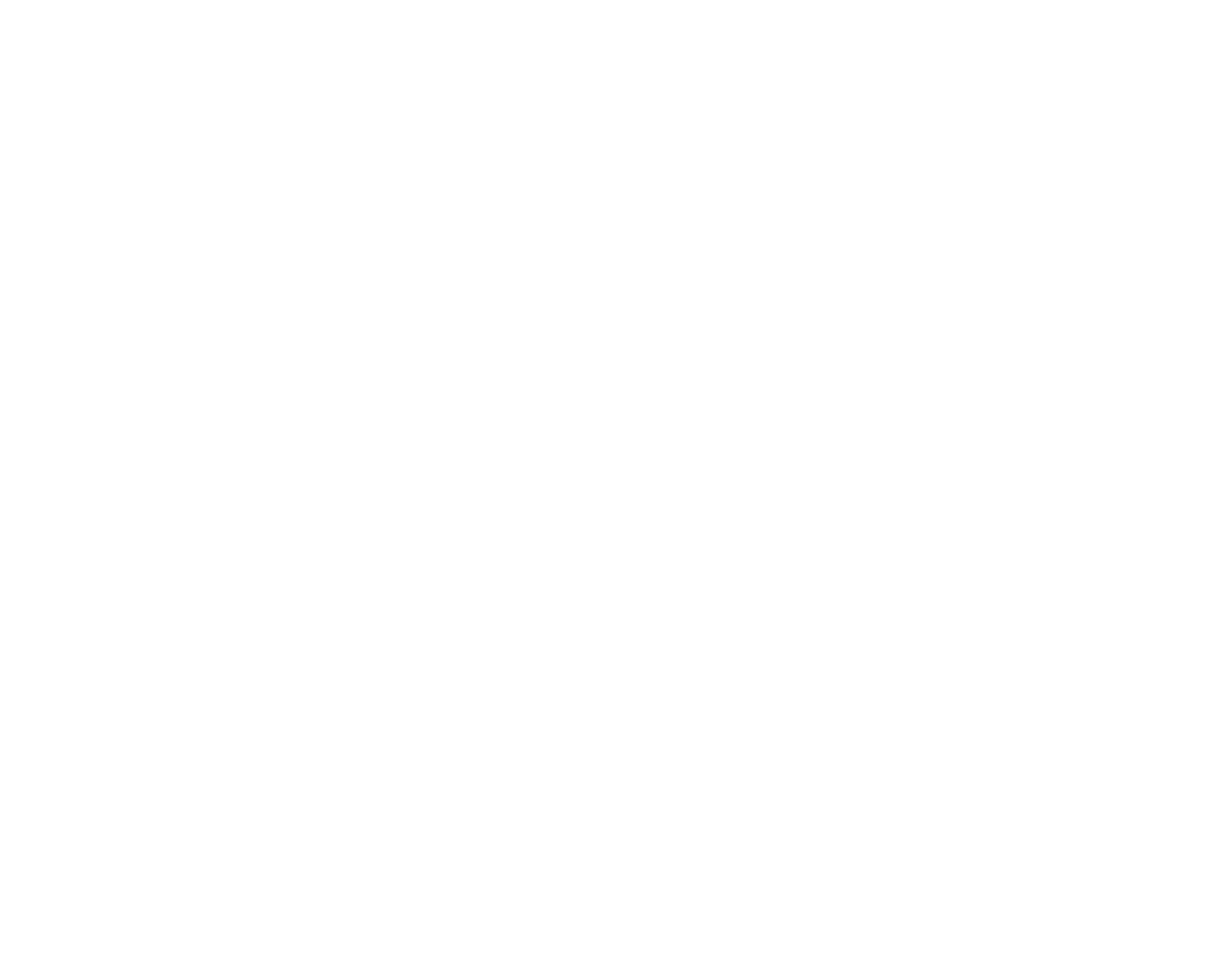There are calls in the telegram for direct democracy in the country on major channels. And although some fear that such calls exist due to misunderstanding of the concept, Belarus has rebelled and many demand the end of the dictatorship and the beginning of the era of direct democracy.

# **Contents**

| Economic and political crisis $\ldots \ldots \ldots \ldots$       | 5 |
|-------------------------------------------------------------------|---|
| Fighting coronavirus with tractors $\dots \dots \dots$            | 6 |
| Elections during the virus $\ldots \ldots \ldots \ldots \ldots$ 8 |   |
| Terrorist organization "Anarchists" 10                            |   |
|                                                                   |   |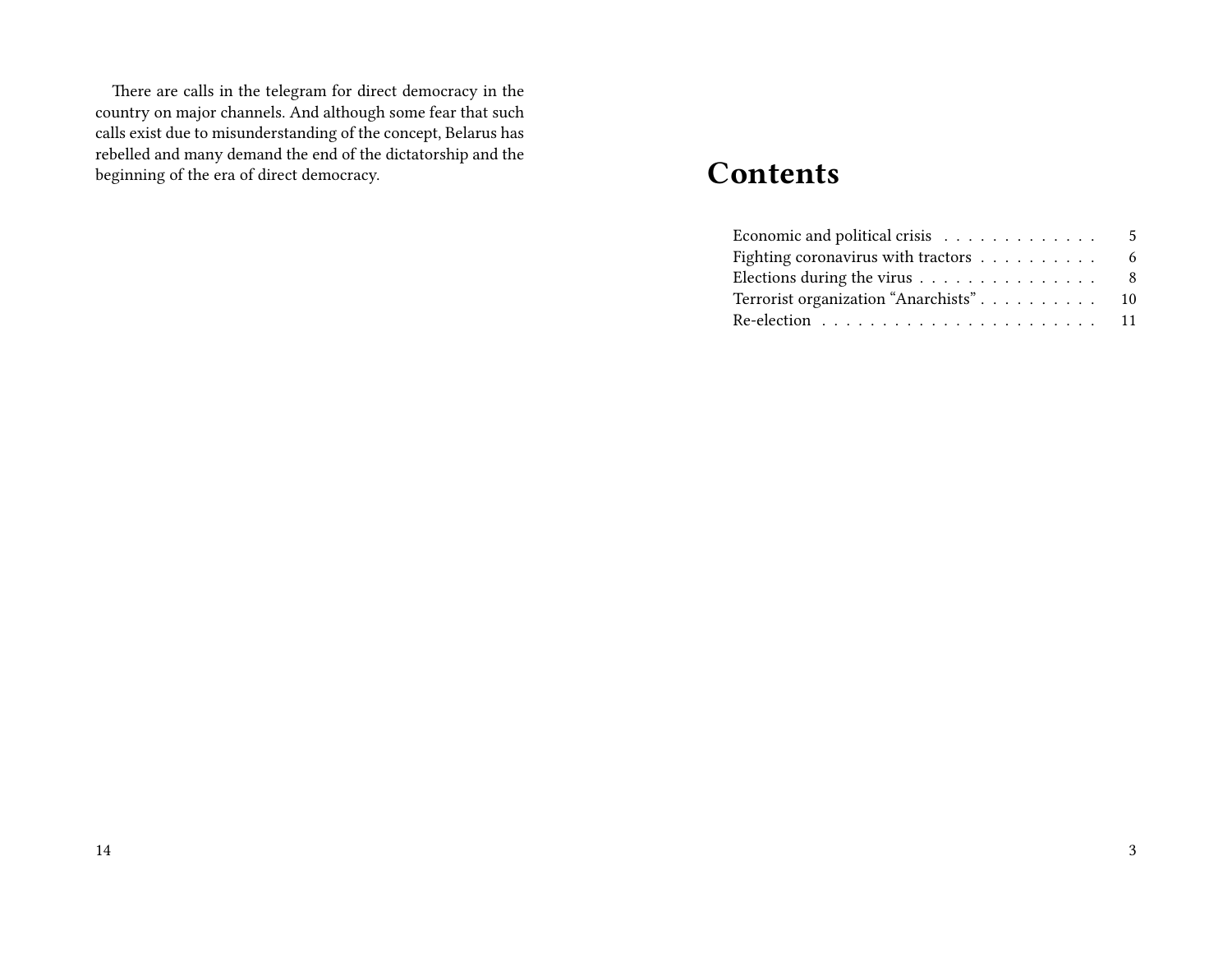Just an hour after the first clashes, the center of Minsk began to resemble a combat zone. Czech noise grenades, Canadian water cannons, Belarusian MAZs – all worked to disperse the protesters. For the first time in the country's history, people began to erect barricades, as well as directly clash with law enforcement agencies. A huge number of people were released from the hands of law enforcement officers at night in various parts of the country.

Solidarity during the protests again showed the incredible power of collective opposition to the dictatorship. The crowds paralyzed any action by OMON and the military, contrary to all preparations. The lack of the Internet only played a negative factor for the regime – people went out to the streets to find out what was going on.

For two hours in the center of Minsk and other cities people were fighting against the Belarusian authorities. They fought with great energy, which they had been saving for so many years. The successful confrontation shows once again the fragility of the Belarusian dictatorship.

The movement itself today is not the traditional political parties that lead the Belarusians to a bright future. Protests are organized through media platforms and have no clear leaders. Groups of people gather in the streets and decide on the way to go. The lack of a clear plan may hinder the effectiveness of the protest, but the lack of clear leaders makes it impossible to suppress easily.

The repression last night was brutal. There were so many victims. In rage, riot police threw noise grenades right at people. At least once a police truck rammed a crowd in the center of Minsk and killed one man. According to human rights defenders, at least three people were killed by the regime that night. The first blood was spilled, but people do not plan to stop. The plan is to take to the streets every day at 19:00 before the fall of the dictatorship.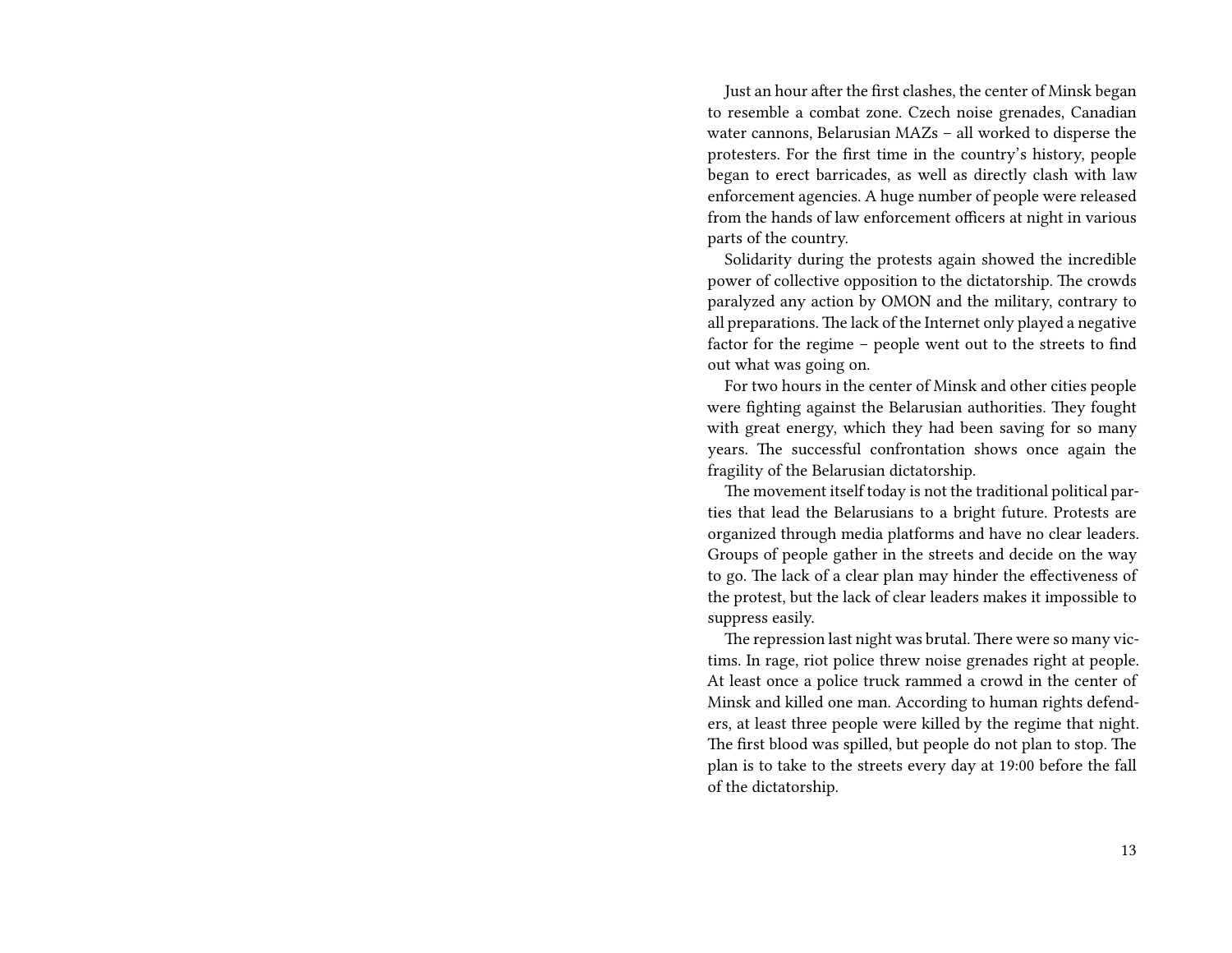to concentrate their protest efforts on election day and the following days. For instance, large media platforms in social networks and groups in telegram called for protests on election day several weeks before the elections.

Both protesters and authorities were preparing for these elections. There were pictures of military and police equipment on the Internet. Lukashenko attended training of riot police to disperse the protests. It was clear that the authorities would not try to bring down the degree of discontent, but rather to press the population by force.

It's not surprising that in the evening of August  $9<sup>th</sup>$  thousands of people came out all over the country. Only according to the reports of the authorities themselves, the demonstrations took place simultaneously in 33 cities of the country. More than 50,000 people took part in those protests. The largest demonstrations were held in Brest, Baranavichy and Minsk. Several thousand people went out in the other regional centers.

To resist the demonstrators in Minsk, internal troops and police from all over the country were collected. The day before the election, transport columns were moving from the regions to Minsk. On election day, the city was cordoned off. Buses without license plates drove around the city and randomly detained pedestrians or journalists. Internet access was turned off or severely restricted throughout the country.

By evening, the situation had changed radically. Crowds of people started going out into the streets and moving towards the center. The same situation was observed in smaller cities of the country. Towards evening, the first clashes with OMON began, as the people tried to free the detainees. The riot police themselves ran around the city at first, wearing T-shirts and batons with no special uniforms. The attacks on OMON quickly made it clear that the situation on that day would not be normal, with people being pulled out of the crowd and simply detained.

If you had asked people in Belarus how long the dictatorship of Lukashenko was left in early 2020, they would have looked at you like a fool. In a respected dictatorship, such questions are not asked, because you know what can happen. And in general, it so happens that the reign of the great leader is timeless. But the situation has changed so radically over the last 8 months that Belarusians took to the streets and for the first time in the new history of Belarus they fought back the police in at least 33 different cities of the country.

Today Belarusians have woken up in a new country. In it, people openly talk about hatred for the government and prepare for a violent confrontation with the police and state. They discuss online and live effective methods of struggle. Several factories went on strike the day after the elections.

And although the electoral commission reports about the victory of the dictator once again, objectively speaking, Lukashenko lost the election. He lost the election not to some certain candidate, but rather to the Belarusian people, who said that 26 years was enough.

How has Belarus turned from a stable dictatorship, where the most peaceful people live, into a protest center in Europe?

#### **Economic and political crisis**

Economically, Belarus is not an independent country. For many years, the Belarusian economic miracle has been able to survive only at the expense of cheap oil from Putin and direct money transfers from the Kremlin. Contrary to the fact that Lukashenko and Putin are not friends, this scheme worked relatively long while the Russian government was bathing in oil money.

With black gold prices falling, the Russian government was faced with the question of redistributing resources. Officials began to look at where the money invested was yielding some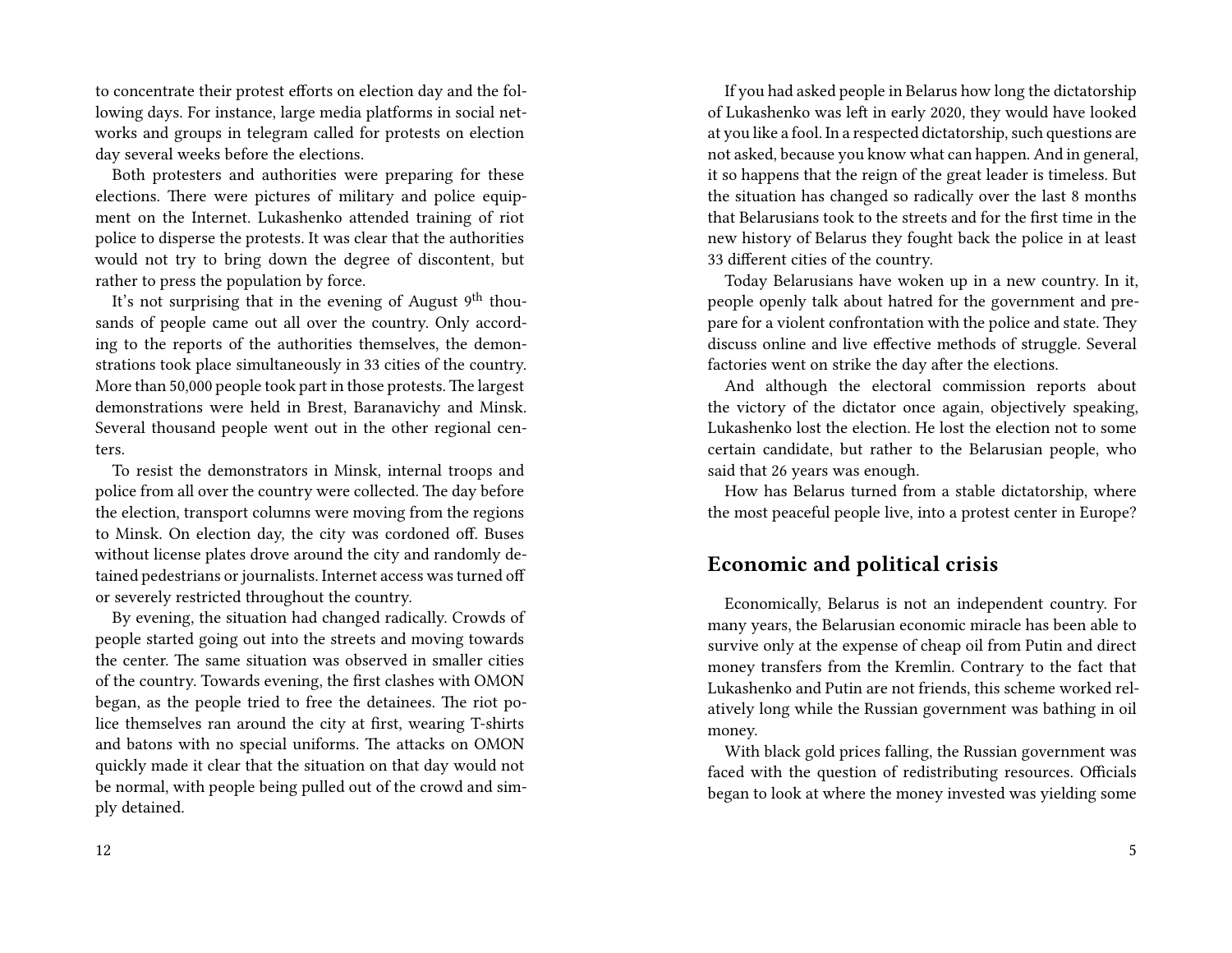kind of result. Belarus did not give any special results. Contrary to all investments, Lukashenko extended his hold on power and hindered Belarus' integration into Russia – a process launched back in the 90s during Yeltsin.

The instability of Lukashenko over the past 10 years has shown that the Russian authorities cannot rely on him much. Turn to the West in 2015 added wood to the fire of discord between Moscow and Minsk. By early 2020, Lukashenko found himself in a very difficult situation. New oil and gas contracts have become much more difficult to conclude. The Belarusian authorities wanted at least some minimal concessions, but Russia was ready to give these concessions only when activating the project of the union state, with the joint currency and other points for the absorption of Belarus by Russia.

Political difficulties with Russia traditionally lead to economic problems in the country. During the last 5 years Lukashenko tried to neutralize this dependence by working with the West, but Western grants and loans cannot pull the Belarusian economy alone. In early 2020, the Belarusian ruble started to fall heavily against other currencies. Over the past 20 years, Belarusians have managed to survive several waves of such a fall, the largest being in 2011. The fall of the Belarusian ruble means for many Belarusians, including the fall in their real earnings. In addition, problems with the payment of salaries at state enterprises began to arise.

#### **Fighting coronavirus with tractors**

Lukashenko explained that it is due to economic problems that that Belarus cann't afford any quarantine measures against the coronavirus. If at the beginning of the epidemic the dictator was still shouting that the Belarusians would be able to avoid getting infected by work in the field and visiting roles in extending the moratorium on the construction of the Belarusian nuclear power plant in 1999 (in 2009 anarchists and environmentalists lost the fight).

During the entire period of the dictatorship, anarchists have been involved in major political events, be it new re-elections, the movement against the construction of the nuclear power plant or protests against the laws on parasites. And in most cases, the population perceived the anarchist agenda very positively. Perhaps, somewhere they did not fully understand but accepted it.

Starting from 2013–2014, anarchists have become almost the only political force still engaged in street agitation. Most opposition parties have stopped fighting actively against the dictatorship after Maidan 2014 in fear of Russian occupation. Today, some opposition politicians still stand on the position "better Lukashenko than Putin. Part of the opposition was drowned in repression. It was much easier to do so, as repression against the leaders could have stopped the movement.

Due to their activism, anarchists are constantly attracting the attention of law enforcement agencies. Some activists are now in prison for symbolic actions, others are on the run.There are initiatives to help the poor and an anti-capitalist freemarket. Repression against anarchists rarely produces the desired result.They are written about by the opposition media and thus attract new attention and energy to the movement again.

Today, the popularity of anarchists in certain youth circles is quite high due to the fact that apart from anarchists there are no political movements left.

## **Re-election**

Even before the beginning of the election campaign many people expected major protests in Belarus precisely because of the economic crisis and the coronavirus. It was logical for many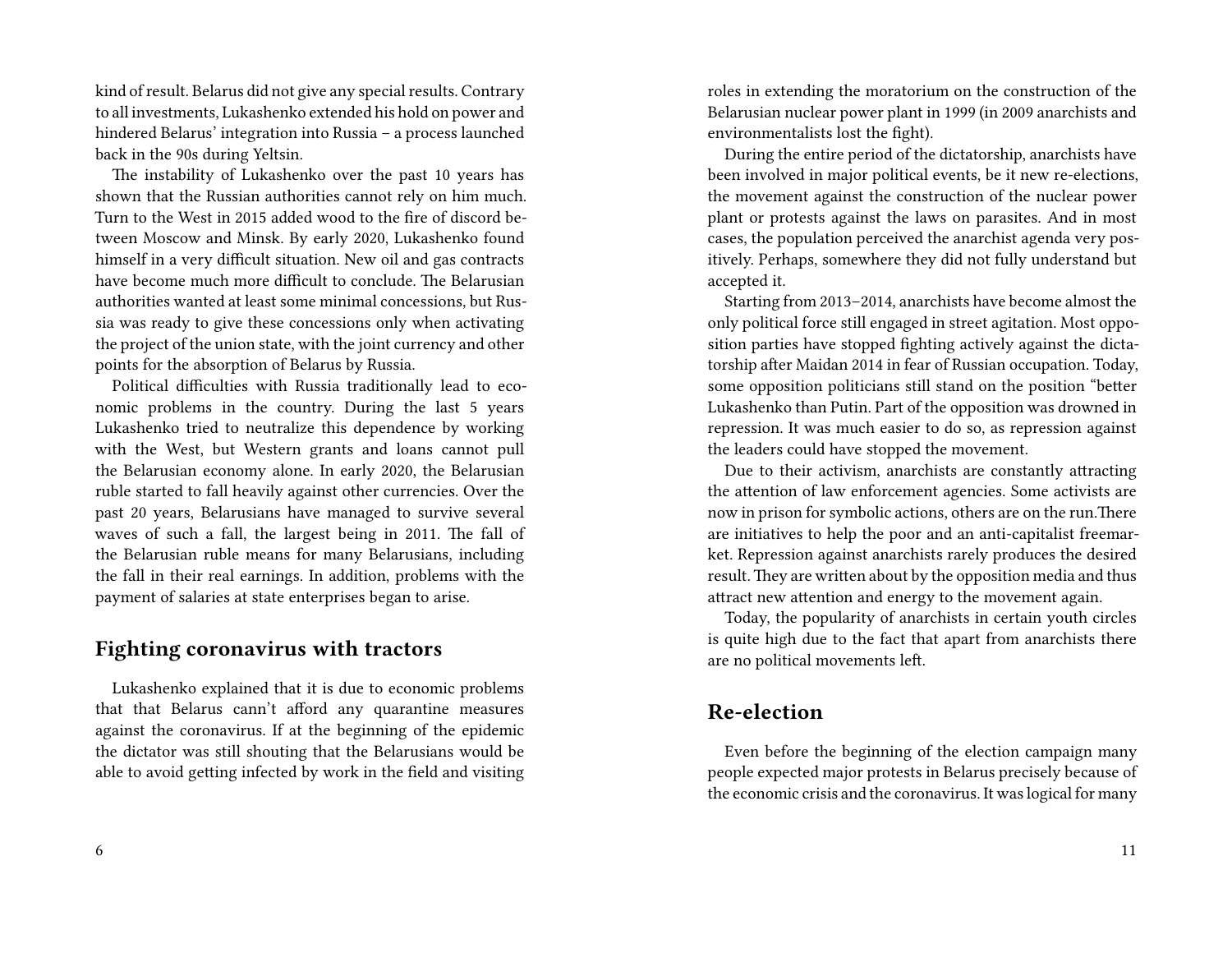reprisals, but rather by the working population and small businesses. In some cities, anarchists also spoke on stage.

Tikhanovskaya's popularity soared in just a few weeks. In July, she managed to gather one of the largest rallies in the history of the country – 50,000 people in Minsk. In other cities, she gathered from several hundred to 8,000 people. For a long time the authorities did not take any measures and allowed people to gather. Perhaps the role was played by the sexism of Lukashenko, who never held women for serious opponents of the authorities. The top of Tikhanovskaya's team were women. Tikhanovskaya also came on stage with two coordinators of her campaign.

Just a few days before the election, the authorities suddenly came to their senses. Instead of banning the gatherings, the decision was to play fools – all the venues declared open for rallies began to hold government events or repairs. The ban on assembly has provoked the next wave of discontent, but in active stages of protest has not turned out, as there were only a few days left before elections.

At the same time, during the last week the Belarusian police started actively detaining bloggers. Such tactics are not new and have been used by the authorities for many years – before any protests there are constant detentions of journalists and bloggers, who can cover these protests online.

### **Terrorist organization "Anarchists"**

Before we proceed directly to election day, I would like to make a short introduction to the anarchist movement in Belarus.

Anarchists have reappeared in the country after the collapse of the Soviet Union. In the early nineties, some groups made a significant contribution to the formation of the workers' and environmental movement. Anarchists played one of the key the sauna, a month later he had to admit the real reasons for the lack of quarantine.

The coronovirus proved to be one of the most serious challenges for the Belarusian dictatorship, which it failed. Instead of typical populism and care for their people the authorities left the population on self-sufficiency.

Medical care in Belarus is nominally free of charge, but many services have to be paid for, as there is not enough money from the budget for drugs and medical equipment. It was impossible to test for coronavirus in many cases. Many could not afford to stay home and go to work. It is difficult to assess the real scale of the Coronavirus epidemic in Belarus. The state is the only institution that has real figures, and these figures are kept secret. In addition, many cases of coronavirus were labelled as pneumonia, including fatal.

In order to maintain medical care, small businesses and a large number of ordinary people have, in fact, engaged in decentralized support of medical staff. Some restaurants and bars prepared food for the medical staff from the donations made by city dwellers. As in other countries, grass-roots initiatives produced protective masks. Taxi drivers transported medical personnel without payment.

A few months later, many people had the feeling that the state had abandoned them. But, on the other hand, there was a sense of solidarity, the certainty that neighbors, friends and even strangers from the Internet would not leave you in trouble. This feeling has restored to Belarusians the importance of the public as opposed to the state. Solidarity has become not just a word, but a direct practice.

And if in many countries, which were under the impact of coronavirus, with the fall of the number of infected, solidarity began to fall, in Belarus the structures of solidarity continued to work in other spheres as well. For example, in June, half of Minsk lost access to clean water. And while officials insisted that there was no problem with water, residents of the districts